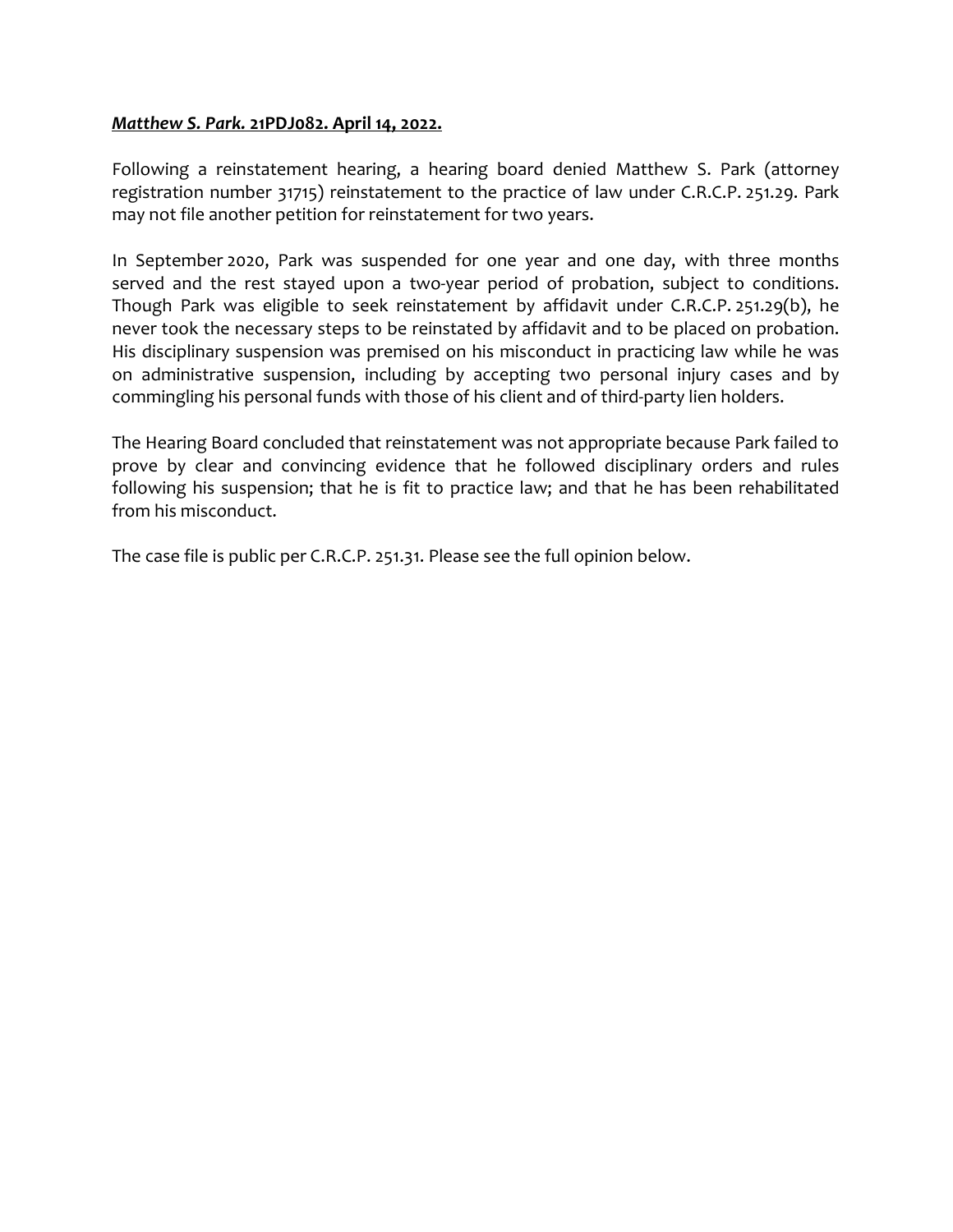| SUPREME COURT, STATE OF COLORADO<br>ORIGINAL PROCEEDING IN DISCIPLINE BEFORE<br>THE OFFICE OF THE PRESIDING DISCIPLINARY JUDGE<br>1300 BROADWAY, SUITE 250<br><b>DENVER, CO 80203</b> |                          |
|---------------------------------------------------------------------------------------------------------------------------------------------------------------------------------------|--------------------------|
| <b>Petitioner:</b><br>MATTHEW S. PARK, #31715                                                                                                                                         | Case Number:<br>21PDJ082 |
| Respondent:<br>THE PEOPLE OF THE STATE OF COLORADO                                                                                                                                    |                          |
| OPINION AND DECISION DENYING REINSTATEMENT UNDER C.R.C.P. 251.29(e)                                                                                                                   |                          |

Matthew S. Park ("Petitioner") seeks reinstatement of his law license after he was suspended from the practice of law for one year and one day, with three months to be served and the rest stayed upon a two-year probation. But Petitioner did not reinstate by affidavit after completing the three-month served portion of his suspension. Instead, he has remained suspended from the practice of law since October 2020, which necessitated that he petition to reinstate his law license. Petitioner has failed to prove by clear and convincing evidence that he is fit to practice law, that he has complied with all disciplinary rules and orders, and that he has been rehabilitated from his underlying misconduct. As such, his petition for reinstatement must be denied.

### I. PROCEDURAL HISTORY

On September 4, 2020, a hearing board issued an "Opinion and Decision Imposing Sanctions Under C.R.C.P. 251.19(b)" in case number 19PDJ057, suspending Petitioner's law license for one year and one day, with three months served and the rest stayed upon a twoyear period of probation.<sup>1</sup> The conditions of his probation included his attendance at ethics and trust account schools and, if he practiced law during his period of probation, his participation in quarterly meetings with a financial monitor. Under the terms of his discipline, Petitioner's suspension took effect on October 27, 2020,<sup>2</sup> making him eligible on January 27, 2021, to seek reinstatement by affidavit under C.R.C.P. 251.29(b). Petitioner never took the necessary steps to be reinstated by affidavit and placed on probation, however. He has thus remained suspended since October 2020.

 $1$  Ex. S1.

 $2$  Stip. Facts  $\P$  7.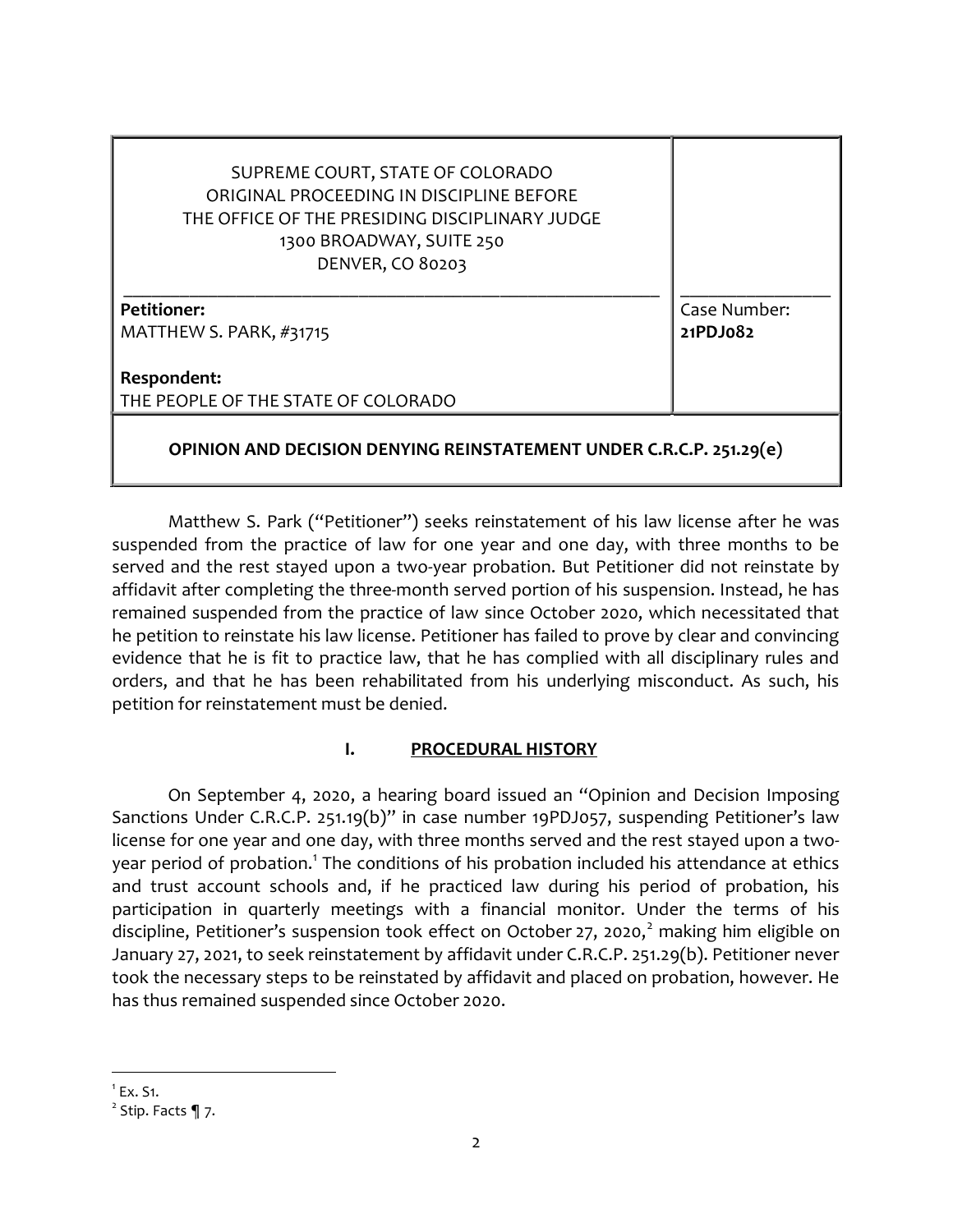On November 11, 2021, Petitioner filed with Presiding Disciplinary Judge William R. Lucero ("the PDJ") a "Petition for Reinstatement" under C.R.C.P. 251.29(c).<sup>3</sup> Michele Melnick, on behalf of the Office of Attorney Regulation Counsel ("the People"), answered on November 23, 2021.<sup>4</sup> The PDJ set the matter for a reinstatement hearing and directed the parties to submit hearing briefs no later than February 17, 2022.<sup>5</sup> Petitioner did not file his brief until March 2, 2022.

On March 3, 2022, the PDJ presided over Petitioner's reinstatement hearing, held via the Zoom videoconferencing platform. The PDJ was joined on the Hearing Board by lawyer Steven Meyrich and Dr. Robert Munson. Petitioner appeared pro se and Melnick represented the People. The Hearing Board considered testimony from Petitioner and the People's investigator Matthew Gill, who testified as an advisory witness. The PDJ admitted into evidence stipulated exhibits S1-S7 as well as Petitioner's exhibit A. The PDJ also accepted the parties' ten stipulated facts. In addition, the PDJ accepted Petitioner's untimely filed hearing brief.

#### II. FINDINGS OF FACT

The findings of fact here are drawn from testimony offered at the reinstatement hearing, where not otherwise noted. Petitioner was admitted to practice law in Colorado on May 11, 2000, under attorney registration number 31715. $^6$  He is thus subject to the jurisdiction of the Colorado Supreme Court and the Hearing Board in this reinstatement proceeding.<sup>7</sup>

#### Petitioner's Background and Disciplinary History

Petitioner completed law school at the University of Denver Sturm College of Law, earning his degree in 2000. After he graduated, his law practice focused on administrative law and filing paperwork with various government agencies. Petitioner testified that he had no experience with litigation or court procedures and never "set foot" in a courtroom. As such, he admits he does not have a firm grasp of procedural deadlines or prehearing requirements.

Petitioner was administratively suspended from the practice of law in 2013 because he did not comply with Colorado's continuing legal education ("CLE") requirements and did not pay his attorney registration fees. $^8$  He was again administratively suspended on May 1,

 $3$  Ex. S2.

 $4$  Ex. S3.

<sup>&</sup>lt;sup>5</sup> "Reinstatement Scheduling Order"  $\S$  IV.7.A (Dec. 15, 2021).

 $<sup>6</sup>$  Stip. Facts  $\P$  1.</sup>

<sup>7</sup> See C.R.C.P. 251.1(b).

 $^8$  Ex. S1 at 3.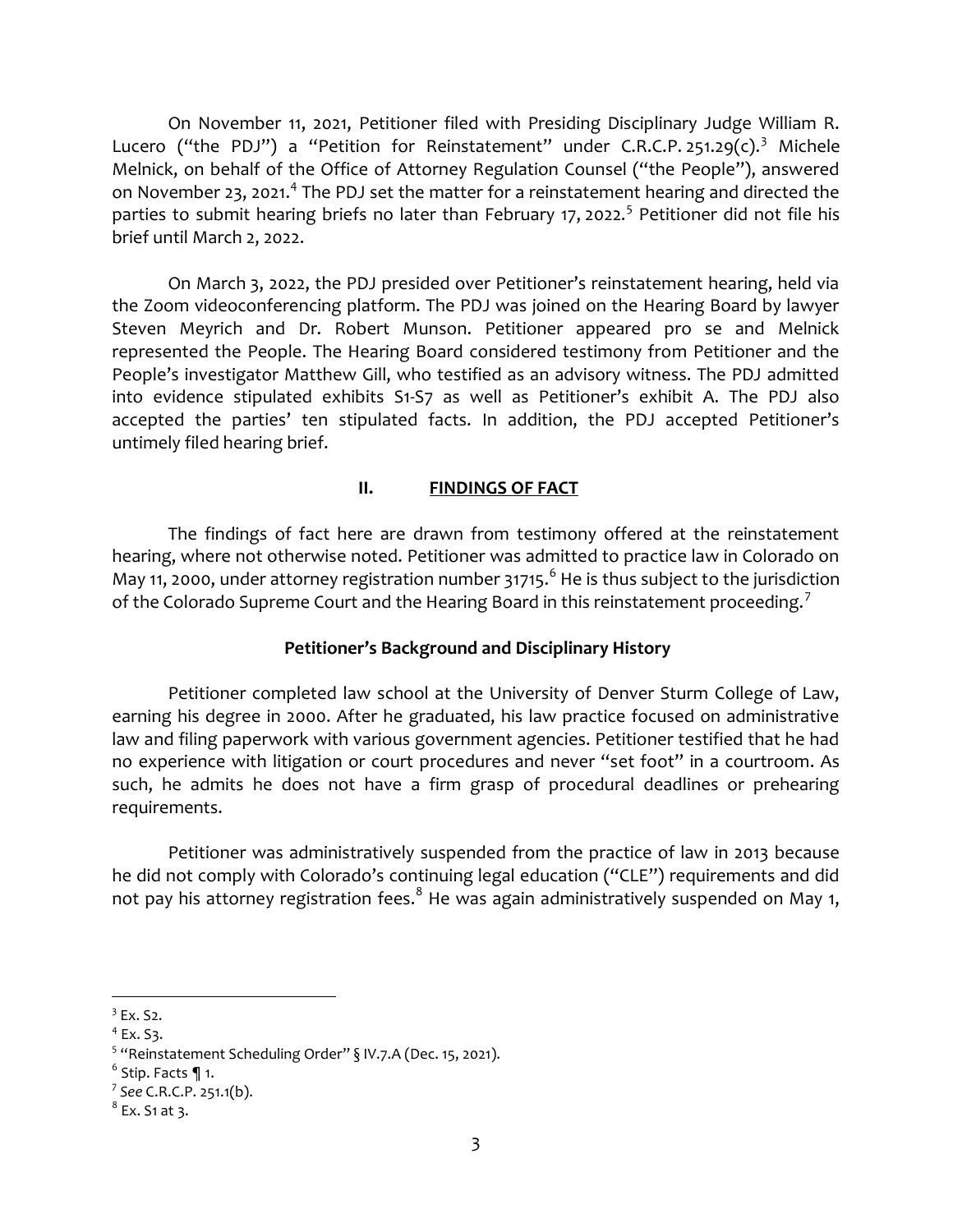2015, after he failed to pay his attorney registration fees for 2015.<sup>9</sup> He was not reinstated from that suspension until January 31, 2019. $^{10}$ 

Petitioner has been formally disciplined twice. In December 2003, he stipulated to a suspension of ninety days, all stayed upon the completion of a two-year period of probation.<sup>11</sup> That discipline was premised on his failure to supervise nonlawyer staff who had drafted and delivered legal documents in a client matter.<sup>12</sup> He also failed to maintain sufficient trust account records and commingled client funds with his own funds.<sup>13</sup> He successfully completed the terms of the two-year probation.<sup>14</sup> He testified at this reinstatement hearing that because he was represented by a lawyer in that disciplinary matter, he did not learn the PDJ's rules and procedures and relied on his lawyer to meet all the required deadlines.

On September 4, 2020, a hearing board imposed the suspension from which Petitioner now seeks to reinstate.<sup>15</sup> Petitioner defended the case pro se because, he said, he did not have the financial resources to hire a lawyer. In that matter, the hearing board found that Petitioner had accepted two personal injury cases during his administrative suspension, thereby contravening Colo. RPC 3.4(c) and Colo. RPC 5.5(a)(1).<sup>16</sup> He then settled the personal injury matters and deposited the settlement funds directly into his operating account, commingling his client's and a third party's funds with his own funds in violation of Colo. RPC 1.15 $A(a)$ .<sup>17</sup>

Petitioner was ordered to pay the costs of his 2019 disciplinary case by September 18, 2020, but he did not pay them until March 24, 2021.<sup>18</sup> He acknowledged that he had received a copy of the disciplinary opinion, which set forth certain deadlines. He explained during the reinstatement hearing that he did not forget or neglect to pay the costs but rather lacked the funds to timely pay. At the time the costs became due, he said, he had significant housing and food expenses, but once he had available funds he promptly paid the costs. Although Petitioner said that he provided Gill with documentation evidencing his financial hardship, he did not seek to introduce the documents during this reinstatement hearing. He explained that he had assumed that his financial records would automatically be admitted into evidence at the hearing.

 $9$  Stip. Facts  $\P$  2; Ex. S1 at 14.

 $10$  Stip. Facts 1 3.

 $11$  Stip. Facts  $\P$  4; Ex. S6.

<sup>&</sup>lt;sup>12</sup> Ex. S6 at 48-49.

<sup>&</sup>lt;sup>13</sup> Ex. S6 at 47.

<sup>&</sup>lt;sup>14</sup> Stip. Facts  $\P$  5.

<sup>&</sup>lt;sup>15</sup> Stip. Facts  $\P$  6; Ex. S1.

 $16$  Ex. S<sub>1</sub> at 19.

 $17$  Ex. S1 at 17.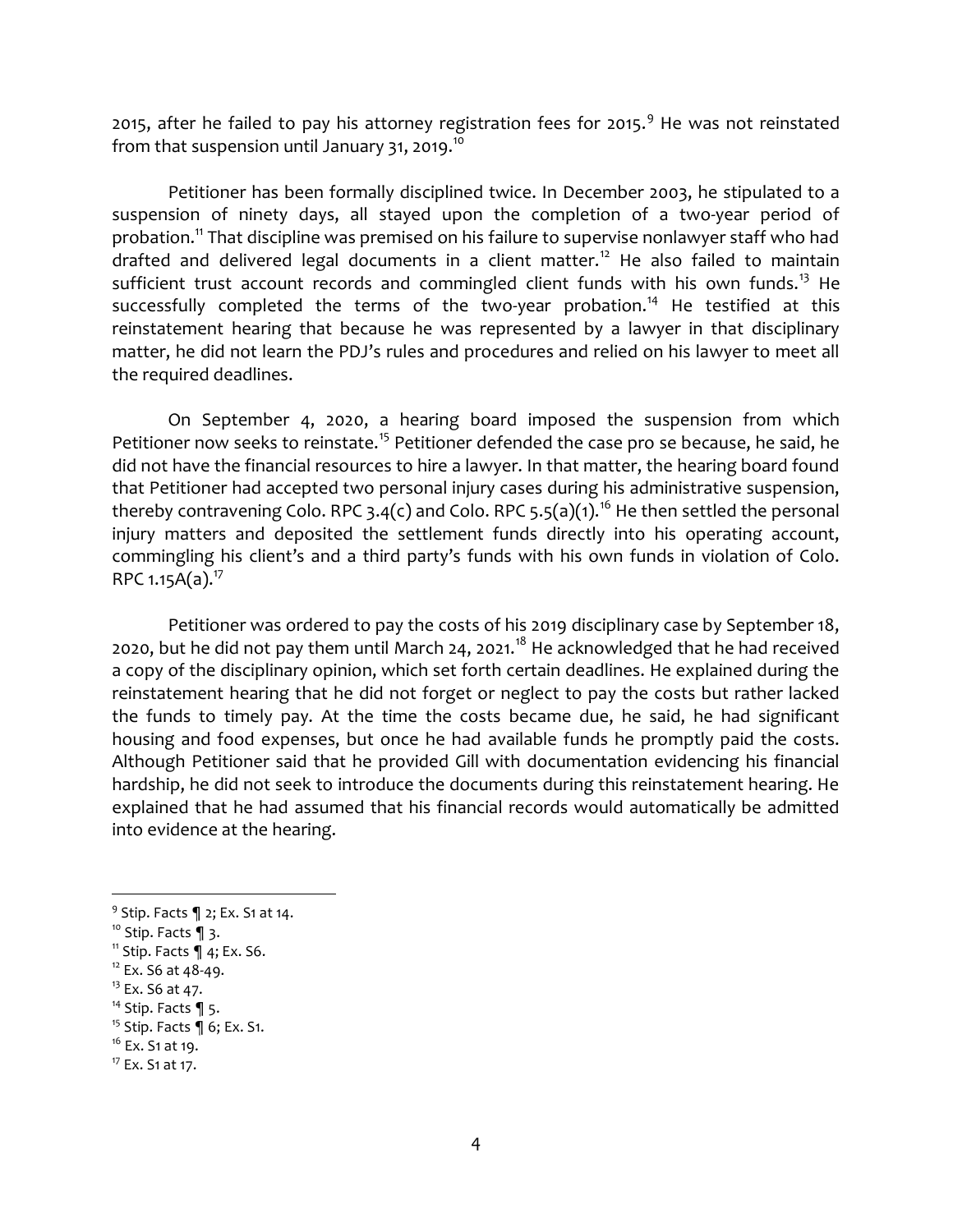On October 27, 2020, the PDJ issued an "Order and Notice of Suspension," making Petitioner's three-month served suspension effective that day.<sup>19</sup> According to Petitioner, he received a copy of the order. The order directed him to comply with C.R.C.P. 251.28(d), which required him to file an affidavit with the PDJ within fourteen days setting forth his pending matters and attesting that he had notified both his clients and all jurisdictions where he was licensed of his suspension.<sup>20</sup> The affidavit was due by November 10, 2020, but Petitioner did not file it until April 28, 2021.<sup>21</sup> According to Petitioner, he did not ignore the PDJ's orders but rather attempted to timely file documents in his disciplinary case. He did not understand the disciplinary procedures, he explained, because he was generally unfamiliar with litigation deadlines and he did not have counsel to guide him. He also stated that he could not find online resources so that he could learn the rules, and he averred that the People did not help him when he sought guidance.

#### Events Since Petitioner's Suspension

As discussed above, Petitioner was eligible in his 2019 disciplinary matter to seek reinstatement by affidavit under C.R.C.P. 251.29(b) and to begin his two-year probationary period in January 2021.<sup>22</sup> But he never reinstated by affidavit and was never placed on probation. Instead, he has remained suspended since October 27, 2020.

Petitioner testified that he spent time during his suspension volunteering, working, and completing his CLE requirements. He said that he spent many hours volunteering at the Korean Presbyterian Church, and he explained that he assisted the church to set up its nonprofit status, much like a paralegal would. Gill testified, however, that he did not receive much information from Petitioner about these volunteer efforts, save for Petitioner's own recounting and an email from Reverend Young Woo, who noted that Petitioner's volunteer work involved assisting him with a pension fund.

Petitioner also testified that he works at machinemon.com, performing front-end website services.<sup>23</sup> His duties there, he said, involve maintaining the company's website and developing its interface. He stated that although he is underemployed at machinemon.com, he has been unable to secure more gainful employment and thus continues to experience financial difficulties.

Finally, Petitioner declared that he completed his CLE requirements while he was suspended.<sup>24</sup> Gill testified, however, that Petitioner completed forty-one of the forty-six CLE credits after filing his petition for reinstatement. Gill also observed that none of the CLE

<sup>&</sup>lt;sup>19</sup> Stip. Facts  $\P$  7.

 $20$  C.R.C.P. 251.28(d); see also "Order and Notice of Suspension" (Oct. 27, 2020).

 $21$  Stip. Facts  $\P$  9; Ex. S5.

<sup>&</sup>lt;sup>22</sup> Ex. S1.

 $^{23}$  In his response to the People's interrogatories, Petitioner identified the employer as MM Global Services, Inc. Ex. S4 at 35.

 $24$  See generally Ex. S7.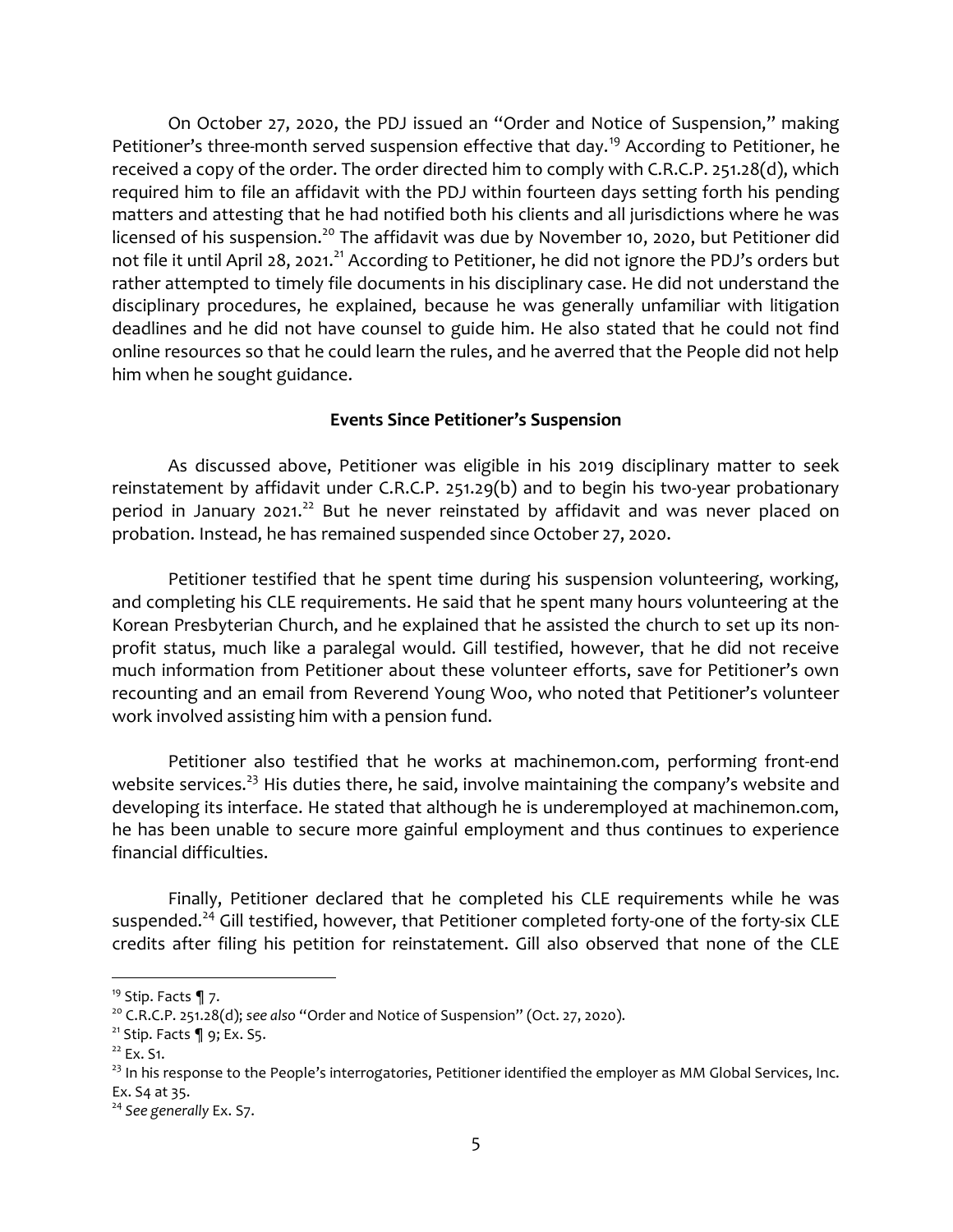courses that Petitioner completed pertain to money management, trust account management, or the Rules of Professional Conduct.

Petitioner did not complete any conditions of his probation while he was suspended. He testified that initially he did not consider attending the People's trust and ethics schools during his suspension because he believed that he needed to be on probation to take those courses. He also said that he could not have afforded to travel from Texas to Colorado to attend the classes. He eventually concluded, however, that he should take the courses even though he had not been placed on probation. Accordingly, on February 13, 2022—a little over two weeks before the hearing—he called the People to inquire about attending their trust account class remotely. The next day, Nicolette Chavez of the Office of Attorney Regulation Counsel replied by email, informing him that except for one course scheduled for December 2022, the classes were offered only in person.<sup>25</sup> At the hearing, Gill added that the People's trust and ethics schools had been offered remotely from July 2020 until November 2021.

In December 2020, Petitioner moved to Texas. He still has a Colorado residence, but he has no intention of returning to live here. Nor does he want to be employed as a lawyer in the traditional sense. Rather, he plans to seek employment as a document reviewer. He thinks he can make more money doing that work if he is a licensed lawyer. He vowed to limit his future professional pursuits to document review to protect the public.

### Petitioner's Reflections on His Misconduct

According to Petitioner, financial hardship is at the root of his misconduct. He explained that a lack of funds prevented him from paying his attorney registration fees, resulting in the administrative suspension of his law license from 2015 to 2019. He testified that for "many, many years" following a car accident he suffered from injuries and posttraumatic stress disorder, which prevented him from working and making a living.<sup>26</sup> His house was foreclosed on during this time, he said. Although he paid his attorney registration fees in 2019, he testified that he has been unable to meet that obligation since then, as the loss of his law license created a cycle of financial difficulties.

Petitioner maintained that he inadvertently engaged in the unauthorized practice of law because he could not pay his attorney registration fees and was unaware of the resulting administrative suspension. He also explained that he commingled funds only because his trust account had been inactive. He testified that he has since attempted to adhere to Colorado's trust account standards; just two days before the hearing, he said, he

 $25$  Ex. A. Petitioner did not give the People a copy of this email string before the reinstatement hearing. He said that he did not realize that he needed to do so. The People moved for the email's admission at the hearing, and it was marked as Petitioner's exhibit A.

<sup>&</sup>lt;sup>26</sup> In summer 2006, Petitioner was a passenger in a serious car accident that resulted in a fatality. As a result, he was hospitalized for six months and endured thirty surgeries, including a leg amputation. See Ex. S1 at 13.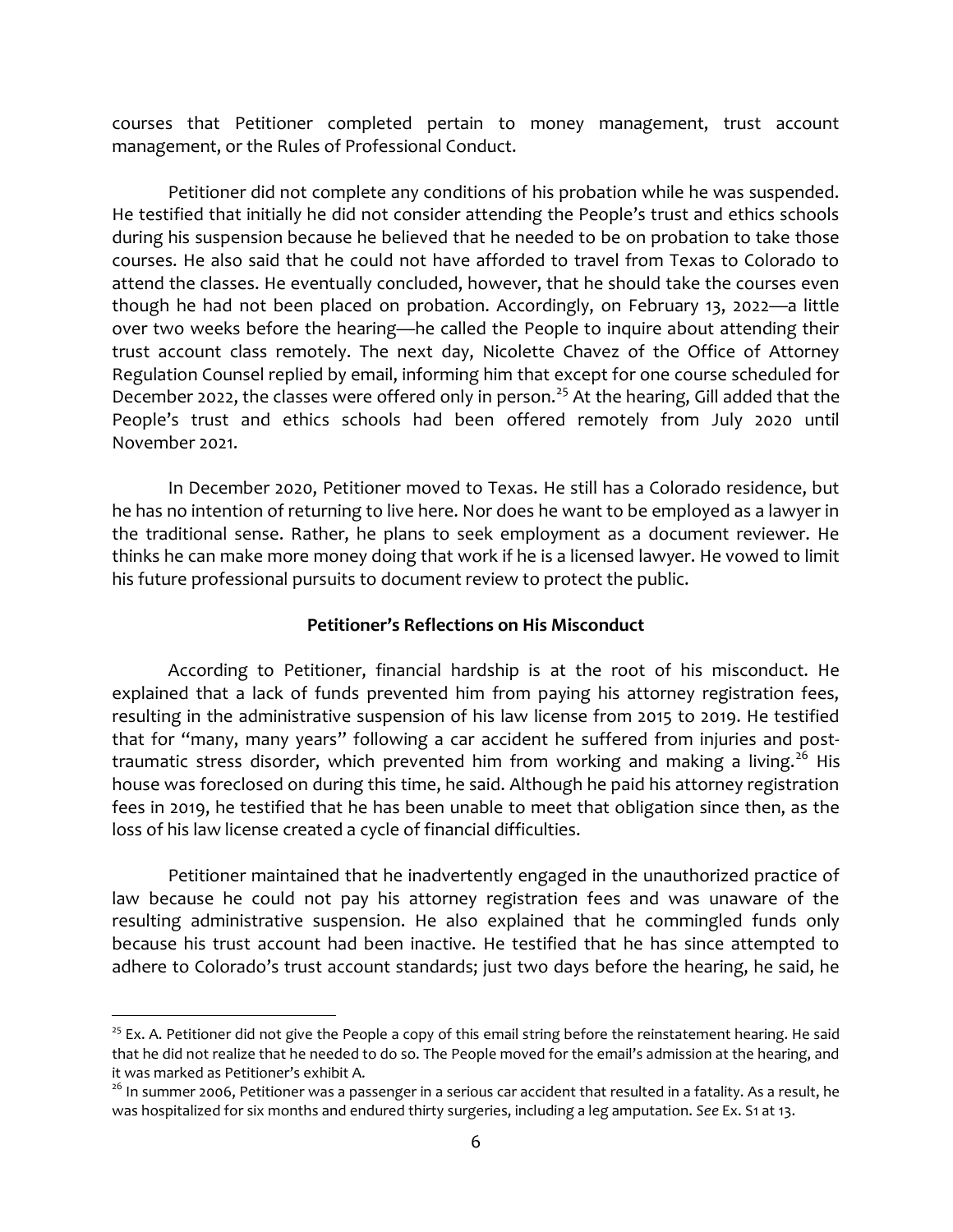received notice from his bank that his trust account was again inactive, so he called the bank and promptly reactivated it.

At the hearing, Petitioner acknowledged that he took the two personal injury cases that led to his 2019 disciplinary matter even though he lacked litigation experience.<sup>27</sup> He explained that he considered those cases to be insurance cases that would lead to quick settlement offers from insurers and thus were "not court work." He maintained that e-filing complaints in those matters did not require an understanding of court rules.

Finally, Petitioner testified that he takes responsibility for his misconduct and that he is remorseful that he did not follow the rules. He stated that he respects the PDJ and the People but feels penalized for his financial situation. He failed to meet deadlines and does not understand the rules because he could not afford to hire a lawyer, he said. Even so, he declares that he harbors no bitterness toward the disciplinary system.

## III. LEGAL ANALYSIS

To be reinstated to practice law in Colorado under C.R.C.P. 251.29 $(c)$ , a lawyer must prove by clear and convincing evidence that the lawyer has complied with applicable disciplinary orders and rules, is fit to practice law, and has been rehabilitated.<sup>28</sup> Reinstatement signifies that the lawyer possesses all of the qualifications required of applicants admitted to practice law in Colorado.<sup>29</sup>

# Compliance with Disciplinary Orders and Rules

Under C.R.C.P. 251.29(c)(4), a lawyer petitioning for reinstatement must show compliance with all disciplinary orders and rules. Petitioner contends that he has complied, albeit in an untimely manner, with all provisions of the September 2020 disciplinary opinion, his October 2020 order of suspension, and the rules governing suspended lawyers. He also reasons that his belated effort to pay the costs of his 2019 disciplinary case demonstrates his willingness to comply with orders. The People assert that Petitioner has failed to obey orders and has not complied with the disciplinary rules during his suspension. The Hearing Board agrees with the People.

Petitioner was required to pay the costs of the underlying disciplinary proceeding by November 2020 but did not do so until March 2021. He did not seek a payment plan or an extension of time to pay in the interim. Although he claimed he was financially unable to timely pay the costs, he did not proffer any evidence at the hearing other than his own testimony to support that claim. He likewise filed his affidavit under C.R.C.P. 251.28(d) three

 $27$  Petitioner testified that he took "many dozens of personal injury cases."

 $28$  C.R.C.P. 251.29(b).

<sup>&</sup>lt;sup>29</sup> C.R.C.P. 251.29(c)(3); C.R.C.P. 208.1(5)(a)-(j) (listing essential eligibility requirements for admission to practice law in Colorado).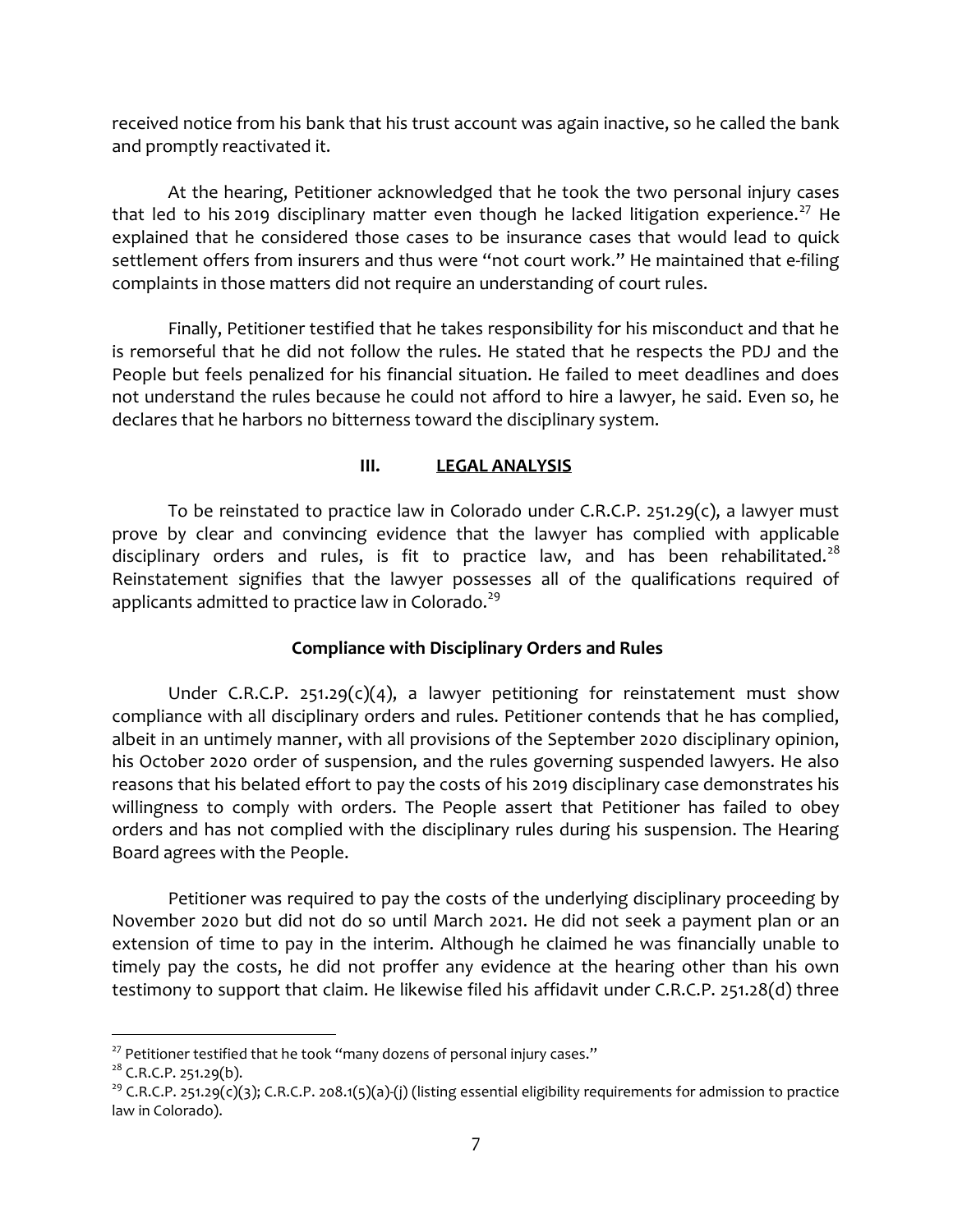months late. Further, he never submitted an affidavit under C.R.C.P. 251.29(b). Had he done so, he could have been reinstated and placed on probation without having to petition for reinstatement at hearing where he bears the burden of proof. And in this proceeding Petitioner neglected to timely file his hearing brief, instead submitting it the day before the hearing. He also ignored the rules governing the admission of exhibits. Given this overwhelming evidence of Petitioner's failure to comply with deadlines, the Hearing Board cannot find that he clearly and convincingly proved that he followed disciplinary orders and rules following his suspension.

#### Fitness to Practice Law

We next examine whether Petitioner is fit to practice law, as measured by whether he has maintained professional competence during his suspension and whether he is qualified to resume practicing law if reinstated.

Petitioner argues that his efforts to stay current on CLEs and his volunteer work through the Korean Presbyterian Church demonstrate his fitness to practice law and his trustworthiness. He contends that the timing of his CLE credits—the majority of which he completed after he filed for reinstatement—should not reflect negatively on his fitness to return to the practice of law. He also maintains that he proved his fitness to practice by promptly reactivating his trust account. Petitioner vows not to practice law as he had done before but to limit his practice to document review.

The People dispute that Petitioner's CLE courses and volunteer work support his fitness to return to the practice of law. None of his CLEs, they argue, have any relation to trust account management or professional ethics, and the meager evidence of the nature and substance of his volunteer work was largely limited to his own testimony. According to the People, he thus did not meet his burden on this issue. In fact, they argue, his concession that he does not understand how this proceeding works and his failure to meet prehearing deadlines further support their argument that he is unfit.

The Hearing Board concludes that Petitioner has not met his burden of proof to show he is fit to practice. Although Petitioner completed forty-six CLE credits, none of the courses related to trust accounting or to the Rules of Professional Conduct implicated in his misconduct. He earned forty-one of the credits after November 2021, which suggests that he has not sustained efforts to maintain professional competence but rather has indiscriminately rushed through courses at the eleventh hour. That he waited to investigate how to complete the People's trust and ethics schools until mere weeks before his reinstatement hearing further points to his indifference in maintaining his professional fitness. Had he undertaken the effort at the beginning of his suspension, he could have completed the classes remotely between October 2020 and November 2021. And although he reactivated his Colorado trust account, that effort does not support a finding that he has a meaningful understanding of his trust account obligations.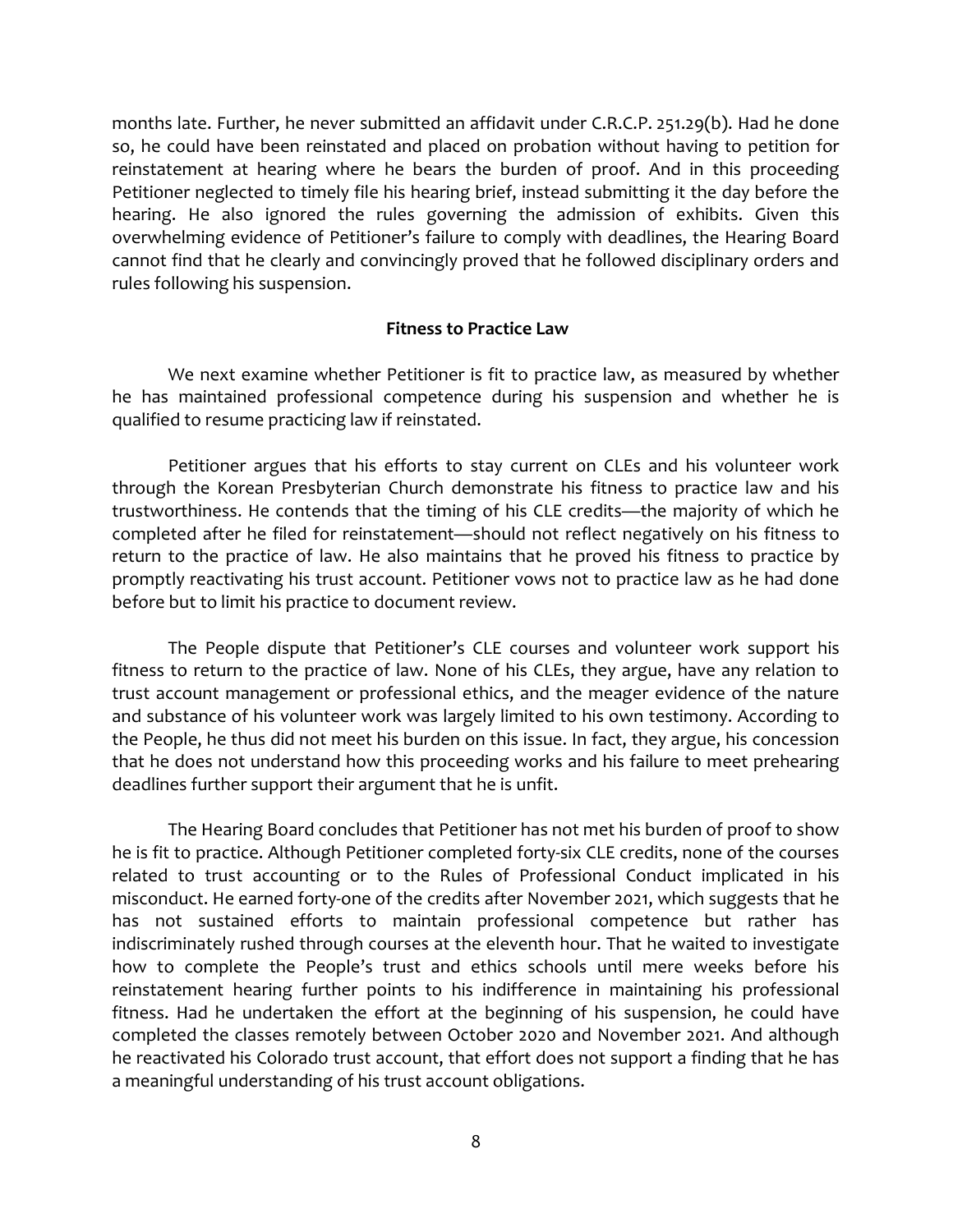In addition, Petitioner presented no evidence of his work with the church except his testimony that he helped to establish its nonprofit status and Gill's limited recollection of Reverend Woo's email. This testimony does not give us any comfort that during his suspension he has developed an understanding of how to manage his trust account or comply with his ethical duties, however.

We are also troubled by Petitioner's willingness to represent clients in personal injury matters despite what he characterizes as his lack of familiarity with litigation procedures.<sup>30</sup> He took those cases, he said, because insurers invariably offer to settle personal injury matters before litigation begins. This uninformed and incorrect testimony, which we interpret as suggesting that he was somehow excused from understanding the mechanisms of litigation, is deeply disquieting.

Likewise, the Hearing Board finds that the basic legal errors Petitioner made in his underlying disciplinary case and during this reinstatement proceeding raise significant questions about his fitness to practice. As an example, he repeatedly testified that he missed deadlines in the underlying disciplinary matter because he was not represented by counsel, in contrast to his 2003 disciplinary matter. As such, he said, he lacked a basic understanding of how the proceeding worked and thus missed important deadlines, such as filing a C.R.C.P. 251.29(b) affidavit. Likewise, he could not explain, save for his lack of understanding of court rules, why he failed to timely file a hearing brief or provide anticipated exhibits to the People before his reinstatement hearing, as the rules and court standards require. Nor did he clarify why he expected the financial documents that he had provided to Gill to be admitted at the hearing without further action on his own part. To the extent that Petitioner was unable to meet established deadlines without the assistance of counsel, we find that he is not fit to practice. To the extent that Petitioner made no attempt to learn the rules and procedures in a case in which his personal stakes were so high, we likewise find that he is not fit to practice.

And although Petitioner now pledges to limit his practice to document review, forswearing any other legal involvement, Colorado lawyers' licenses cannot be limited to cover only certain activities or restricted to select areas of law. Were Petitioner reinstated, he would be allowed to practice in any area of law, including areas in which his knowledge is insufficient to provide adequate counsel to his clients. We thus cannot and will not entertain his request for a limited license.

In sum, we find that Petitioner has not mustered clear and convincing evidence that he is fit to practice law.

<sup>&</sup>lt;sup>30</sup> We note that Petitioner also attested in his responses to the People's interrogatories that he "provided free legal service for a family law matter in [sic] pro bono." Ex. S4 at 33.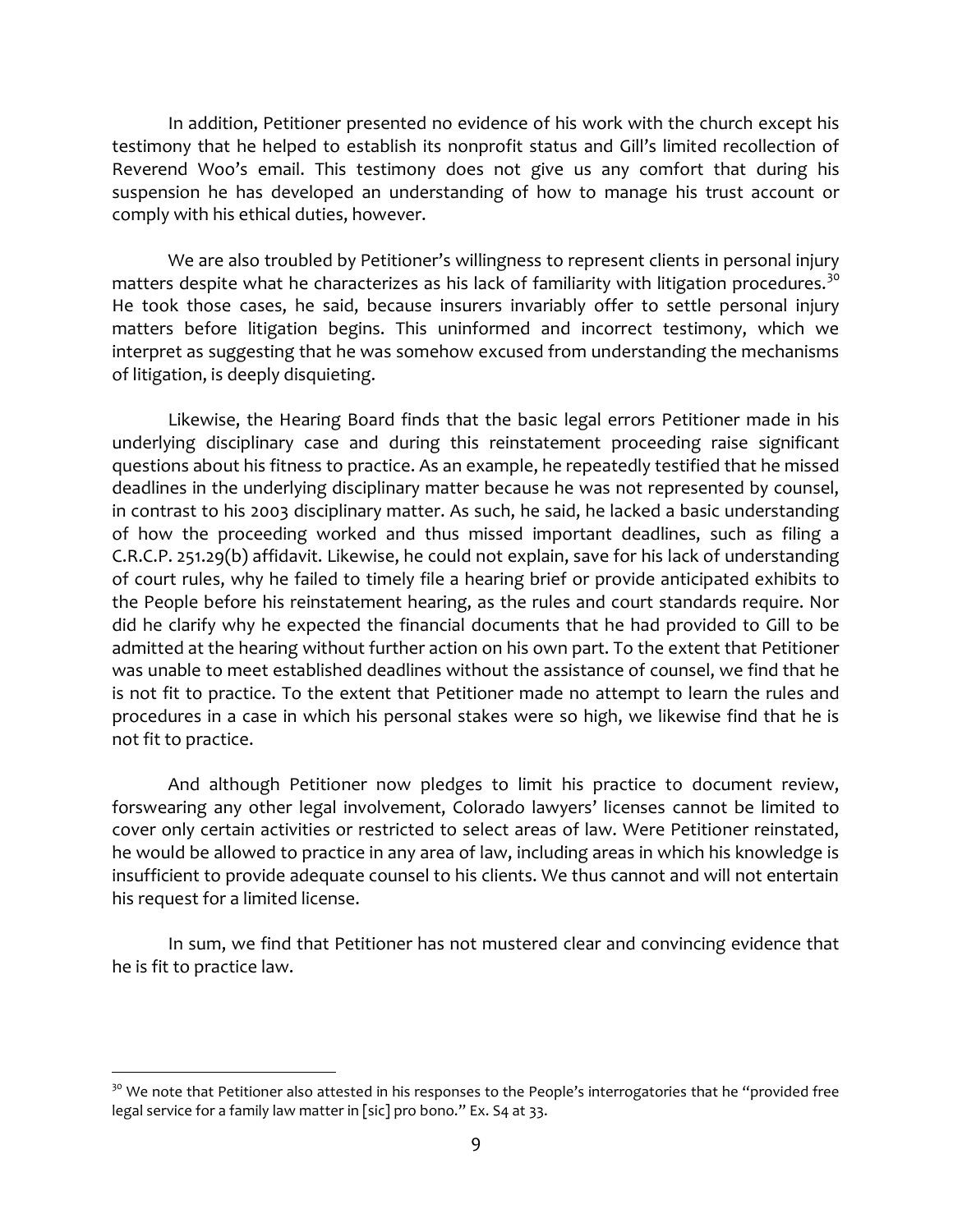#### Rehabilitation

Finally, the Hearing Board must consider whether Petitioner has been rehabilitated from his misconduct. The Hearing Board should not grant reinstatement simply on a showing that Petitioner has engaged in proper conduct or refrained from further misconduct during his suspension.<sup>31</sup> Instead, in assessing Petitioner's rehabilitation, we consider the seriousness of his original discipline<sup>32</sup> and whether he has experienced a change in his state of mind.<sup>33</sup> In this analysis we are guided by the leading case of People v. Klein, which enumerates several criteria for evaluating rehabilitation: character; recognition of the seriousness of the misconduct; conduct since the imposition of the original discipline; candor and sincerity; recommendations of other witnesses; professional competence; present business pursuits; and community service and personal aspects of his life.<sup>34</sup> The Klein criteria provide a framework to assess the likelihood that Petitioner will again commit misconduct.

We start by assessing the seriousness of Petitioner's misconduct and whether he has addressed the shortcomings underlying that misconduct, since discipline is necessarily predicated upon a finding of some shortcoming, whether it be a personal or professional deficit.<sup>35</sup> We first consider his disciplinary record.<sup>36</sup> Petitioner's prior discipline demonstrates a worrisome trend of law practice and trust account mismanagement. In the 2003 case, he failed to supervise nonlawyers, did not maintain sufficient trust account records, and commingled client funds with his own. In the 2019 matter, he engaged in the unauthorized

 $31$  See C.R.C.P. 251.29(c)(3); see also In re Cantrell, 785 P.2d 312, 313 (Okla. 1989) ("[R]einstatement will not automatically be granted on evidence that [Petitioner] has engaged in only proper conduct, even where no contrary evidence is presented.") (citing In re Sharpe, 499 P.2d 406, 409 (Okla. 1972)).

 $32$  See Lawyers' Manual on Prof'l Conduct (ABA/BNA) 101:3013 (2012) ("Examination of a lawyer's rehabilitation and fitness begins with a review of the seriousness of the original offense....").

 $33$  See Cantrell, 785 P.2d at 314 (noting with approval that rehabilitation "is a 'state of mind' and the law looks with favor upon rewarding with the opportunity to serve, one who has achieved 'reformation and regeneration.'" (quoting In re Alger Hiss, 333 N.E.2d 429 (Mass. 1975)).

<sup>&</sup>lt;sup>34</sup> 756 P.2d 1013, 1015-16 (Colo. 1988) (interpreting language of C.R.C.P. 241.22, an earlier version of the rule governing reinstatement to the bar). We note that the Klein decision relies upon an early edition of the Lawyers' Manual on Professional Conduct (ABA/BNA) 101:3005, which listed the above factors for assessing the rehabilitation of lawyers seeking reinstatement. A new online practice guide, which draws on the manual, sets forth a number of other factors to consider when evaluating a lawyer's rehabilitation: the seriousness of the original offense, conduct since being disbarred or suspended, acceptance of responsibility, remorse, how much time has elapsed, restitution for any financial injury, maintenance of requisite legal abilities, and the circumstances of the original misconduct, including the same mitigating factors that were considered the first time around. Lawyers' Manual on Prof'l Conduct (ABA/BNA) 101:3001 § 20.120.30, Bloomberg Law (database updated July 2020). While some of these newly articulated factors are encompassed in our analysis, we do not explicitly rely on them as guideposts for our decision.

 $35$  See In re Johnson, 298 P.3d 904, 906-07 (Ariz. 2013) (approving a two-step process to show rehabilitation: first, identifying the shortcoming that caused the misconduct, and second, demonstrating that the shortcoming has been overcome); Tardiff v. State Bar, 612 P.2d 919, 923 (Cal. 1980) (considering a petitioner's character in light of the shortcomings that resulted in the imposition of discipline).

<sup>&</sup>lt;sup>36</sup> See C.R.C.P. 251.29(e) ("In deciding whether to grant or deny the petition, the Hearing Board shall consider the attorney's past disciplinary record.").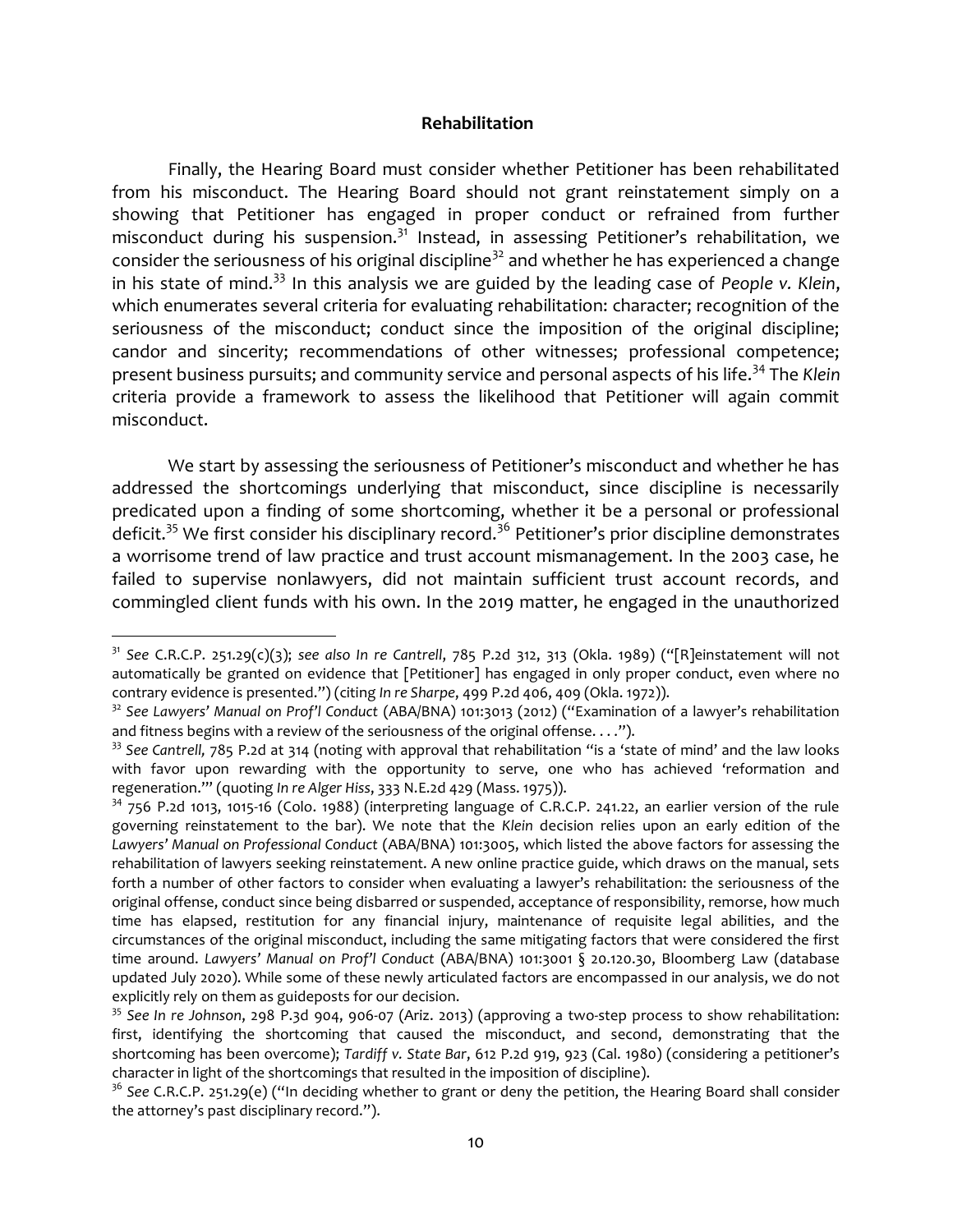practice of law while administratively suspended for failing to pay his attorney registration fees from 2015 to 2019. He also again commingled funds when he deposited client and thirdparty funds directly into his operating account rather than into a trust account as mandated by the rules. In both cases he mismanaged his trust account, which, with appropriate education, could have been avoided. The reoccurring issue in both cases is Petitioner's failure to understand and follow the rules governing lawyers in Colorado. That issue also appeared in this matter, as Petitioner made little to no effort to understand the procedural rules for this proceeding or to comply with deadlines, deflecting responsibility by insisting that his financial circumstances, inexperience, and inability to hire a lawyer were to blame. But as a licensed lawyer, Petitioner is expected to understand the rules in the proceedings in which he is involved. None of his explanations justify his failure to heed his obligations under the rules.

Moreover, though Petitioner twice mismanaged his trust account—as litigated in both of his disciplinary cases—he presented no evidence that he has amended his trust account practices or deepened his understanding of his trust account obligations other than reactivating his unused trust account. While he characterized that action as a proactive measure that demonstrates his fitness to practice, we perceive it only as a minimal effort to address his shortcomings in trust account management. Petitioner's late attempt to enroll in the People's trust account school, undertaken only weeks before the reinstatement hearing, also strikes us as a half-hearted measure to address his prior misconduct.

We turn now to Petitioner's other conduct since the imposition of his discipline. We applaud his volunteer efforts for the Korean Presbyterian Church, but we also note that other than his own statements and Gill's brief description of Reverend Woo's email, we lack any information about the duties he performed or the time he devoted to those tasks. We received no testimony or personal recommendation from Reverend Woo to support Petitioner's character or his claims that he has been rehabilitated from his failings in law practice management. In fact, Petitioner neglected to call any character witnesses to speak on his behalf at the hearing. Likewise, the nature of his website development work does not quell the concerns we have about his ability and willingness to become familiar with and follow the rules governing lawyers.

In sum, though Petitioner expressed sincere remorse concerning his misconduct, he does not appear to have learned how to properly manage a trust account or the importance of adhering to the rules governing lawyers, causing us to doubt that he recognizes the seriousness of his misconduct. He was never placed on probation and thus did not reap the benefits of working with a financial monitor. Nor did he attend the People's trust account and ethics schools. His CLE work appears to have had no substantive focus and conferred little, if any, educational value in the proper management of trust accounts. Finally, Petitioner did not demonstrate that he possesses the professional competence necessary to be reinstated. Instead, he blamed his inability to understand and follow the procedures governing his reinstatement hearing on his lack of finances to hire counsel and on his own inexperience with court rules. Further, Petitioner's testimony revealed his deep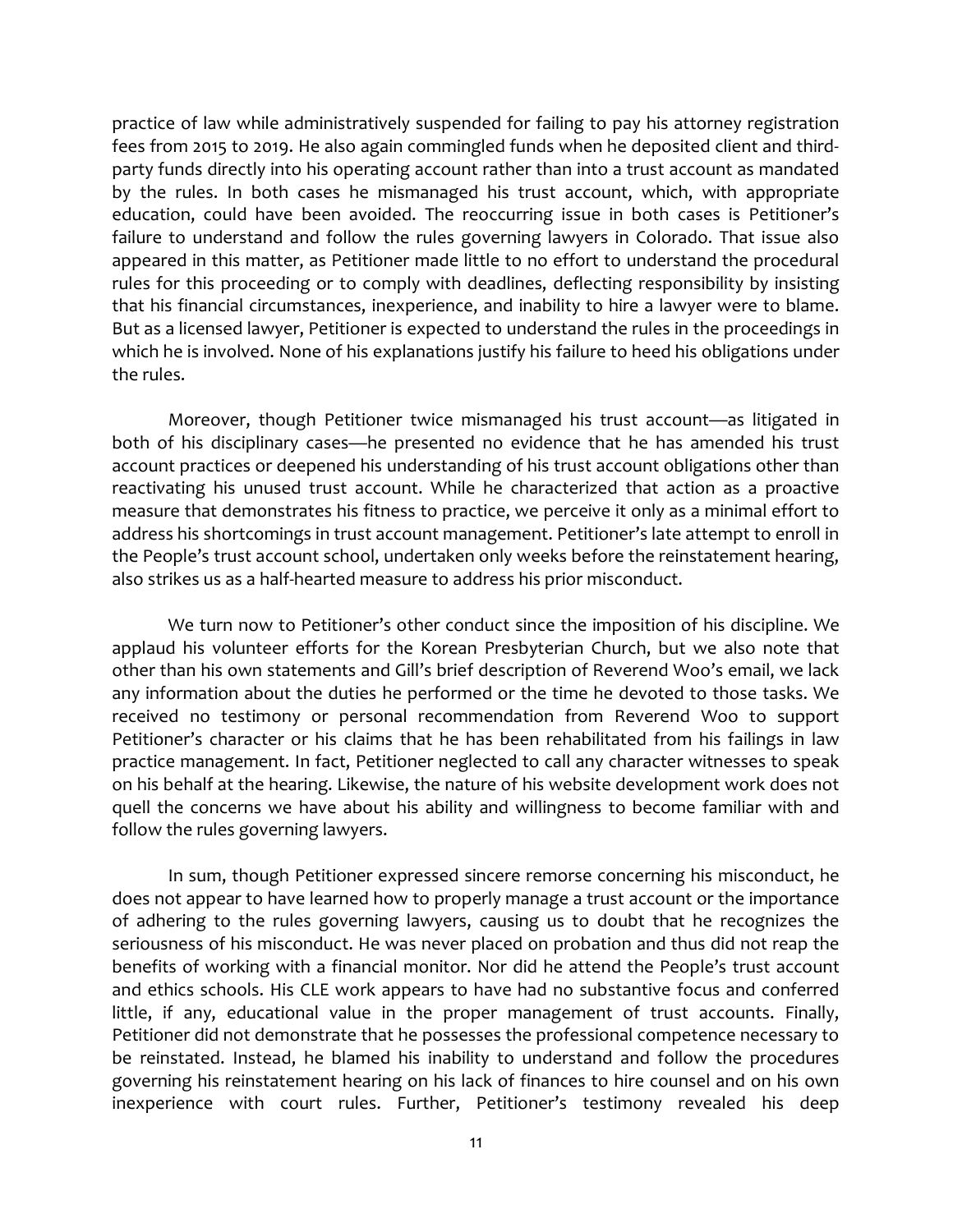misunderstanding about the nature of the personal injury matters he had undertaken for clients. For these reasons, we are unconvinced that Petitioner has undergone a change in his state of mind such that we can be assured that he will not commit similar misconduct in the future. Accordingly, we conclude that Petitioner has failed to produce clear and convincing evidence that he has been rehabilitated.

## IV. CONCLUSION

Petitioner seems to lack an understanding of his obligations under the Rules of Professional Conduct, and he has failed during his suspension to seek any appropriate experience or education to cure these deficits. We conclude that he has not demonstrated by clear and convincing evidence any of the three prongs that he is required to prove to gain reinstatement: we find neither that he complied with disciplinary rules or orders, nor that he is fit to practice, nor that he has been rehabilitated from the causes of his underlying misconduct. We therefore deny Petitioner's petition for reinstatement.

## V. ORDER

- 1. The Hearing Board DENIES Petitioner's "Petition for Reinstatement." Petitioner MATTHEW S. PARK, attorney registration number 31715, SHALL NOT be reinstated to the practice of law in Colorado.
- 2. Under C.R.C.P. 251.29(i), Petitioner SHALL pay the costs of this proceeding. The People SHALL submit a statement of costs on or before Thursday, April 21, 2022, 2022. Petitioner MUST file his response, if any, within seven days. The PDJ will then issue an order establishing the amount of costs to be paid or refunded and a deadline for the payment or refund.
- 3. Any posthearing motion MUST be filed with the Hearing Board on or before Thursday, April 28, 2022. Any response thereto MUST be filed within seven days.
- 4. Petitioner has the right to appeal the Hearing Board's denial of his petition for reinstatement under C.R.C.P. 251.27.
- 5. Under C.R.C.P. 251.29 $(g)$ , Petitioner MAY NOT petition for reinstatement within two years of the date of this order.